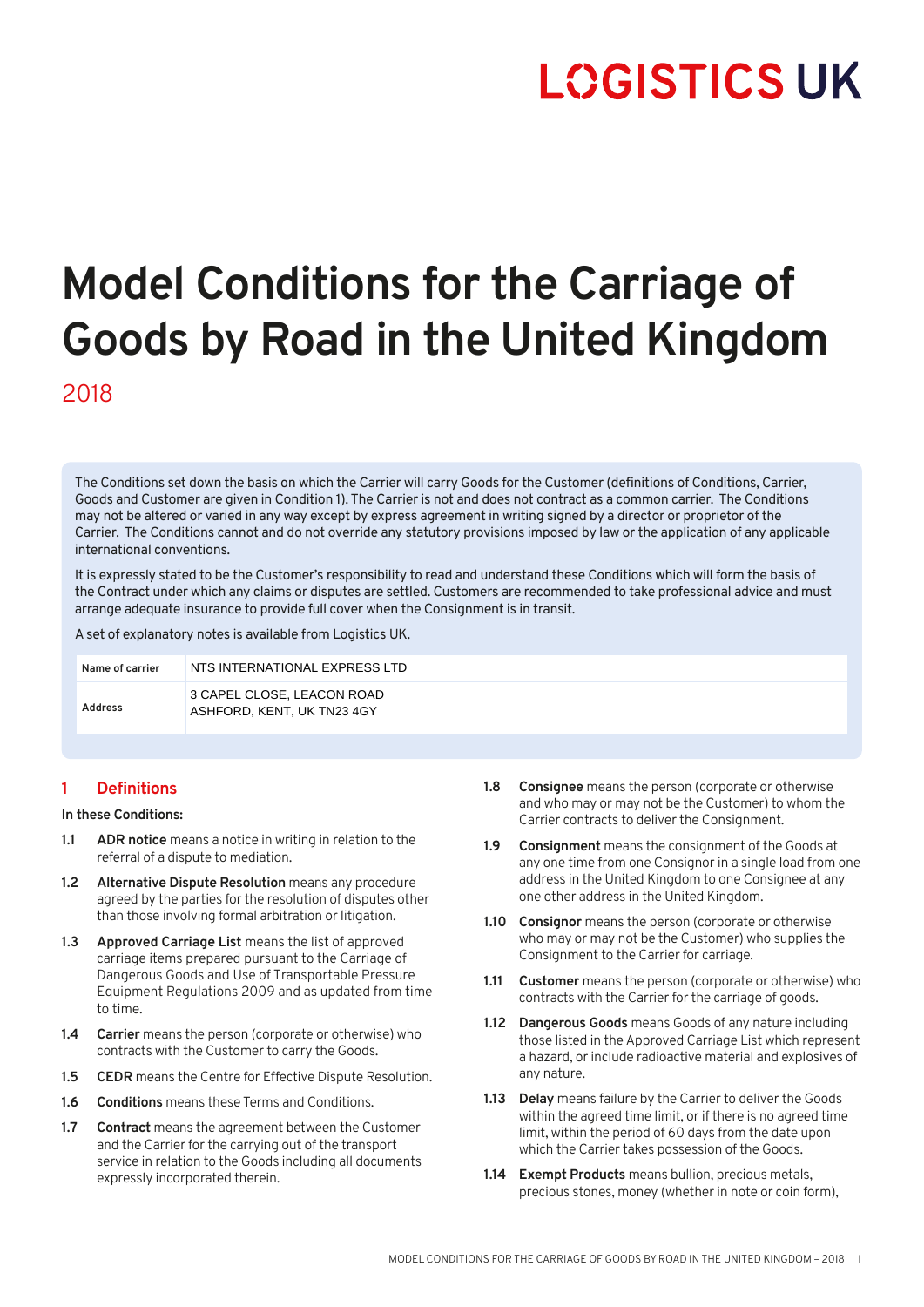securities, stamps, legal or business documents, living creatures or anything of a similar nature.

- **1.15 Goods** means the goods whether single or multiple units or in bulk which are transported in the Consignment.
- **1.16 Loss** means the actual loss of the Goods or failure by the Carrier to deliver the Goods within 30 days of the agreed time limit for delivery or, if there is no agreed time limit, within 60 days from the date on which the Carrier took over the Goods.
- **1.17 Owner's Risk** means that the Goods are held upon terms that the Carrier shall not be liable for any loss of whatsoever nature and howsoever caused including negligence in relation to the Goods or as a consequence of the Goods being in the Carrier's possession.
- **1.18** The expressions Carrier, Consignee, Consignor and Customer shall include those parties' principals, agents and servants.

## **2 Principal parties and sub-contractors**

- **2.1** The Customer contracts as the legal owner of the Goods or as the authorised agent of such legal owner in which case the Customer warrants that he has the authority to accept these Conditions on behalf of the legal owner.
- **2.2** Unless written instructions to the contrary are received from the Customer, the Carrier may sub-contract part or the whole of the Consignment.
- **2.3** Where carriage of any Consignment or part of a Consignment is sub-contracted to a sea, air or rail carrier then the liability of the Carrier and of any sub-contractor shall be limited and/or excluded in accordance with the conditions of carriage of that sub-contractor or as provided for by statute or international convention.
- **2.4** Notwithstanding the provisions of the Condition 2.2, the Carrier may not sub-contract the carriage of Dangerous Goods without the prior written consent of the Customer.
- **2.5** Where part or the whole of the carriage has been subcontracted as provided for in Condition 2.2 above, such sub-contractors shall have the benefit of these Conditions and shall be under no greater liability to the Customer than, the Carrier would be under the Contract and the Customer agrees with the Carrier that no claim shall be made against a sub-contractor in addition to or in excess of the limitations and/or exclusions of liability as set out in these Conditions.

# **3 Loading and unloading**

- **3.1** The Carrier shall not be required to provide additional services other than the service for the carriage of the Consignment from the designated place of collection to the designated place of delivery unless any such service has been requested by the Customer and agreed by the Carrier in writing, prior to collection or delivery being made.
- **3.2** The Customer shall be responsible for all aspects of loading and unloading the Consignment onto and off of the vehicle, including providing and safely operating any equipment that may be required for loading and unloading the Consignment. If the Carrier's personnel assist in any part of loading or unloading then, while they provide such assistance, the Carrier's personnel shall

be deemed to be under the Customer's instruction and control and the Customer accepts full liability for the acts of such personnel during that period except for any acts of gross negligence.

- **3.3** The Carrier shall not be liable for any loss or damage caused as a result of:
	- **a** its use of defective equipment supplied by the Consignee or Consignor;
	- **b** the Carrier acting upon the instructions or directions of the Customer, the Consignor or the Consignee, or their servants or agents, with respect to the loading and/or unloading of the Consignment; or
	- **c** negligent acts committed by the Consignor or Consignee or their servants or agents in assisting with loading and/or unloading; and
	- **d** the Customer shall indemnify the Carrier against any claim made against the Carrier in respect of such loss or damage including claims in respect of death or personal injury.
- **3.4** The Carrier will endeavour to make the Consignment reasonably accessible on the vehicle at the place designated for delivery.
- **3.5** The Customer shall make available to the Carrier upon request details of any risk assessments which may have been carried out at the collection and/or delivery addresses. The responsibility for carrying out such risk assessments shall be that of the Customer and not of the Carrier.

# **4 Dangerous Goods**

- **4.1** The Contract for the carriage of Dangerous Goods shall be voidable by the Carrier and the Carrier shall have no liability unless, prior to loading, the Carrier receives precise and correct identification of the substances in writing and has agreed to accept the same for carriage. Instructions in writing must be provided by the Customer in the form prescribed by the appropriate statutory authority giving details of each and every substance the Carrier is requested to carry. Written information must be provided in respect of Goods classified as Dangerous Goods and where an instruction in writing is not required by statute. An instruction in writing or other written notification provided by the Customer must accompany each and every Consignment.
- **4.2** The Customer shall be responsible for ensuring that such substances are properly and safely packaged and labelled with the identities of the substances and all other relevant information as specified by any statutory requirements for the time being in force.
- **4.3** The Customer shall be responsible for and indemnify the Carrier against any loss or damage and claims made upon the Carrier in respect of any injury to persons or damage to property arising from the non-compliance by the Customer or the Consignor with any of the provisions of these Conditions in as far as they relate to the carriage of Dangerous Goods, unless the Customer proves that the loss, damage or injury was due to the negligence of the Carrier.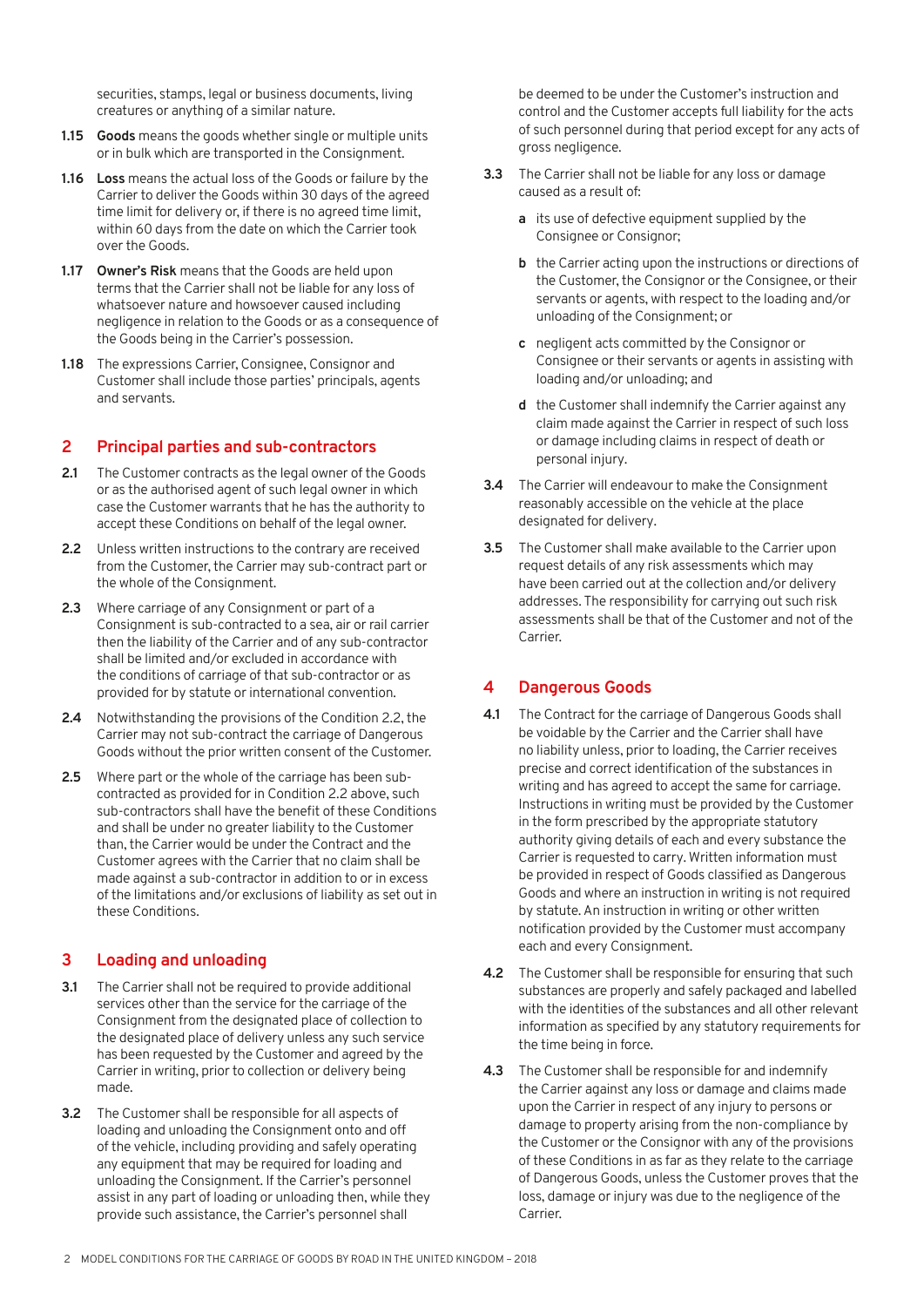# **5 Consignment notes/receipts**

- **5.1** The Carrier shall, if requested, sign a document acknowledging receipt for the carriage of the quantity and description of the Consignment loaded on to the Carrier's vehicle, to the extent this can be determined, by visual inspection. Such receipt shall not be evidence as to accuracy of the condition, weight, quantity nor nature of the Goods said to comprise the Consignment at the time the receipt document is signed by the Carrier and/or his agents and/or his servants. The burden of proof in the event of dispute is with of the Customer.
- **5.2** The Carrier shall use its best endeavours to obtain a signed receipt of delivery of the Consignment from the Consignee unless otherwise agreed with the Customer. Such receipts will be returned to the Customer as proof of delivery, unless otherwise agreed in writing by the Customer and/or his agent and/or his servants.

## **6 Carrier's responsibility**

- **6.1** Goods are accepted by the Carrier for carriage at the Owner's Risk where the Carrier is able to show that the Customer has explicitly agreed to the carriage of the Goods at the Owner's Risk (or in accordance with Condition 8.2b). In that event, the Carrier shall not be liable for loss damage or delay to the Goods no matter howsoever or by whomsoever caused and the Customer agrees to indemnify the Carrier against any claims made by any third party (including in relation to the carriage, retention or storage) in respect of the Goods carried.
- **6.2** Subject to the provisions of Condition 6.1 above the Carrier's responsibility for the Consignment shall commence when the Carrier, its agents or sub-contractors takes physical control of the Consignment at the point of collection or by receiving the same at the Carrier's premises.
- **6.3** Subject to Condition 6.4 the Carrier's responsibility and liability for the Consignment shall end when the Carrier, its agents or sub-contractors relinquish physical control of the Consignment at the proper place of delivery or the Consignment is presented at the proper place of delivery within normal business hours allowing sufficient time for unloading.
- **6.4** If it has been agreed that the Consignee will collect the Goods from the Carrier's premises or if the Carrier is prevented from making delivery at the Consignee's address as a consequence of the absence of a safe and/ or adequate access or unloading facility, then the Carrier's responsibility for the Goods shall end at the expiration of 24 hours after notice (by letter, telephone, fax or email or other agreed method of communication) has been given to the Consignee and/or the Consignor.
- **6.5** At any time during the term of the Contract the Customer may request or the Contractor may recommend variations to the service and/or variations to any other matters covered by the Contract. The Carrier shall investigate the likely impact of any such requested or recommended variations upon the service, the charge for the service and other aspects of the Contract and shall report promptly to the Customer. Neither party shall be obliged to agree to any requested or recommended variation but neither party shall withhold or delay its agreement unreasonably. Until such time as any variation to the Contract has been mutually agreed in writing, the parties shall continue

to perform their respective obligations without taking account of the requested or recommended variation.

# **7 Carrier's charges**

- **7.1** The Carrier's charges shall be payable by the Customer provided always that, when the Goods are consigned carriage forward, the Consignee shall have primary responsibility for the payment of the carriage charges but the Customer shall pay such charges in the event of default by the Consignee and the Carrier shall not be required to take any steps to obtain payment from the Consignee other than a written request for payment.
- **7.2** Notwithstanding any claim which the Customer may have against the Carrier, the Carrier's charges for carriage and any other services incidental to the carriage chargeable under the Contract shall be payable by the Customer within the timeframe communicated by the Carrier prior to the Contract being entered into, and in the event that no timeframe is communicated, then the charges shall be payable within 30 days of the date of the invoice unless otherwise agreed in writing. Should the charges not be paid within such a period, then the Carrier shall be entitled to interest at the rate of 8 per cent above the base rate of the Bank of England prevailing at the date of invoice, calculated on a daily basis from the date when the sum became due to the date of actual payment, whether before or after any judgment.
- **7.3** Without limiting the generality of Condition 7.2, the Carrier's charges shall be payable when due without reduction or deferment on account of any claim, counterclaim or set-off.

#### **8 Disposal of the Goods by the Carrier**

- **8.1** In the event that the Carrier is unable for any reason beyond its reasonable control to deliver the Consignment in accordance with the Contract, the Carrier shall seek further instructions from the Customer. The Carrier's reasonable additional charges for retaining the Goods pending the arrival of such further instructions and for carrying out those instructions shall be payable by the Customer.
- **8.2** Subject to the provisions contained in Condition 8.2a to c below, where the Carrier is unable to obtain further instructions from the Customer in accordance with Condition 8.1, the Carrier may sell the Goods provided that such sale is permitted by law. Payment or tender of the net proceeds to the Customer after deductions of all costs of and charges for carriage, other services incidental to the carriage chargeable under the Contract, storage and disposal and expenses in relation to the Goods shall (without prejudice to any claim or right which the Customer may have against the Carrier otherwise arising under the Conditions) discharge the Carrier from all liability in respect of such Goods, their carriage and storage.
	- **a** The Goods may not be sold unless the Carrier shall have made reasonable efforts (having regard, if appropriate, to the perishable nature of the Consignment) to notify the Customer of the Carrier's intention to sell the Goods. The Goods may then be sold unless, within reasonable time (such time to be specified in the notice) the Customer shall have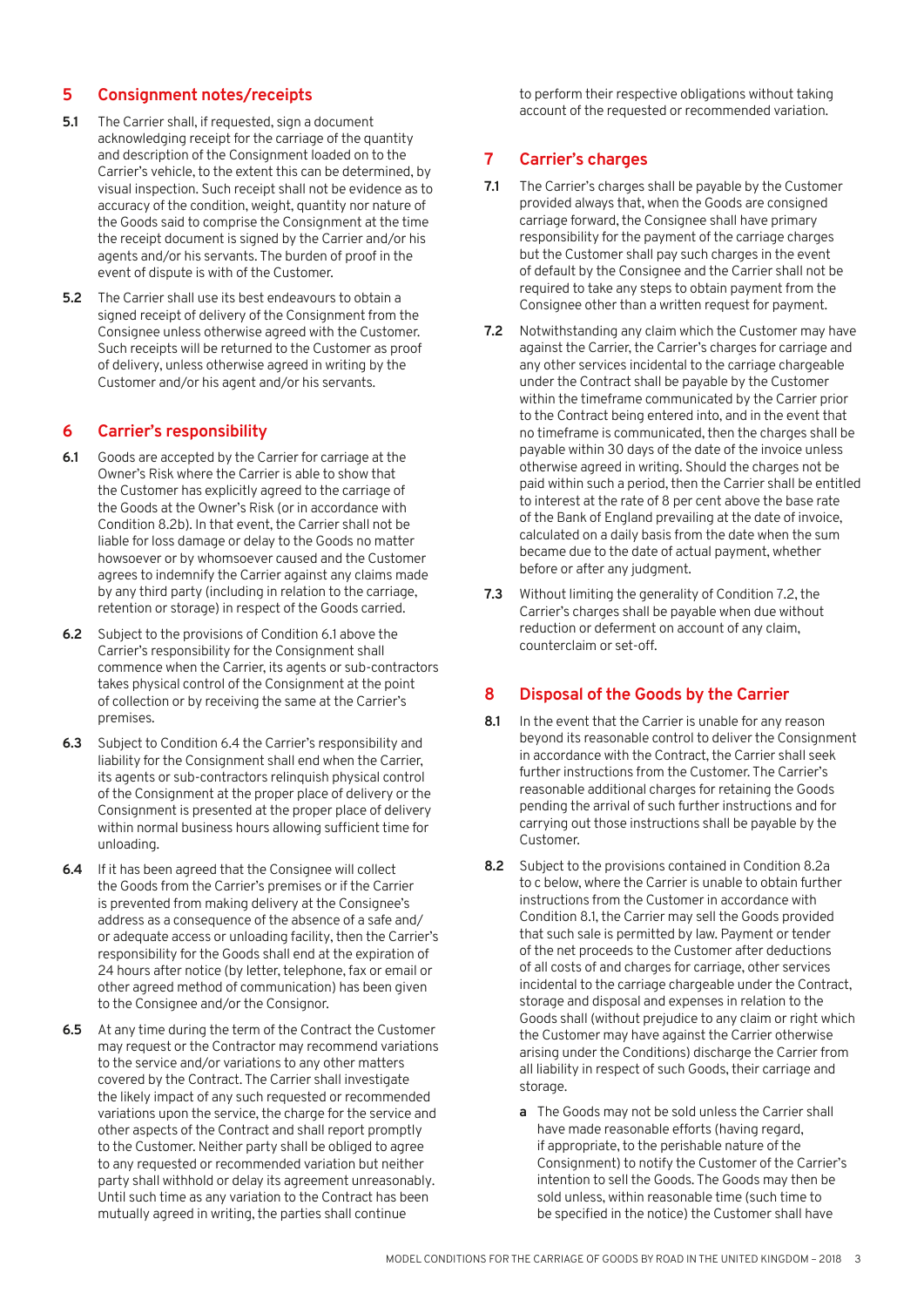arranged to collect the Goods or given instructions for their disposal and have paid, without prejudice, all outstanding charges as referred to in this Condition including any warehousing charges which may have been incurred during the time that the Goods have been retained.

- **b** Pending the expiry of such periods of notice referred to in Condition 8.2a and of disposal of the Goods under these provisions the Carrier shall at the expense of the Customer have authority to arrange proper storage of the Consignment. During such period of storage, the Goods will be held at the Owner's Risk and the Carrier shall not be liable for loss or damage of the Goods howsoever caused.
- **c** In the event of a sale of the Goods under this Condition 8 the Carrier shall do what is reasonable to obtain the market value of the Consignment (subject to any unavoidable deterioration thereof). If the Goods have no market value, then the Carrier may dispose of them subject to compliance with all legal requirements in force in respect of such Goods.
- **8.3** Subject to the provision of Condition 8.1 above, and in circumstances in which the Carrier is unable to obtain further written instructions, the Carrier may, in respect of Dangerous Goods only, at his sole discretion dispose of the Dangerous Goods or return them to the Customer. Where such action is taken by the Carrier, it shall comply with all prevailing legal requirements that may be in force in respect of the Dangerous Goods. Any such action taken by the Carrier under this Condition shall be at the sole risk and expense of the Customer.

#### **9 Liability for loss, damage or delay**

- **9.1** Subject to these Conditions, the Carrier shall be liable for:
	- **a** any loss of or damage to the Goods in a Consignment occurring whilst the Carrier has responsibility for the Consignment in accordance with Condition 6 above;
	- **b** any delay in the carriage of any Goods in a Consignment arising from the negligence of the **Carrier**
- **9.2** The Carrier's liability is restricted to the financial limits imposed under Condition 10 of these Conditions unless otherwise agreed in writing between the contracting parties prior to the transit commencing.
- **9.3** The Carrier shall not be liable for whatsoever reason for loss of or damage to, mis-delivery or loss arising from any delay in respect of Exempt Products, unless:
	- **a** the Carrier has agreed in writing to carry such Goods at the specific request of the Customer prior to commencement of the transit;
	- **b** the Customer has agreed to reimburse the Carrier with all additional costs necessarily incurred as a direct result of the Carrier agreeing to carry such Goods;
	- **c** the loss or damage or delay has been proved to have been caused by the negligence of the Carrier and/or his agents and/or his servants.
- **9.4** The Carrier shall be relieved of all liability if such loss, damage or delay arises from the effect of:
- **b** any consequence of war, act of foreign power, terrorism, requisition or destruction of or damage to property by or under the order of any government or public or local authority;
- **c** seizure or forfeiture under legal process;
- **d** an error, act, omission, mis-statement or misrepresentation by the Customer or other owner of the Goods or by servants or agents of either of them;
- **e** an inherent liability due to wastage in bulk or weight, latent defect or inherent defect, vice or natural deterioration of the Goods;
- **f** any special handling requirements in respect of the Goods which have not been notified to the Carrier;
- **g** insufficient or improper packaging, unless the Carrier has contracted to provide this service;
- **h** insufficient or improper labelling or addressing, unless the Carrier has contracted to provide this service;
- **i** riot, civil commotion, strike, lockout, general or partial stoppage or restraint of labour from whatever cause;
- **j** the acts of the Customer, Consignee or Consigor as set out in Condition 3.3;
- **k** a delay in providing to the Carrier safe and adequate access and/or delivering instructions in accordance with Condition 6.4;
- **l** fraud on the part of the Customer, Consignor, Consignee or owner or of their servants or agents in respect of all or any part of the Consignment.
- **9.5** For the avoidance of doubt and without affecting the generality of Condition 9.1, the Carrier shall not be liable for any loss or damage to the Goods where the Carrier's responsibility for the Consignment has ended in accordance with Conditions 6.3 and 6.4.

# **10 Limitation of liability of Carrier**

- **10.1** Unless otherwise agreed in writing between the Customer and the Carrier prior to the commencement of carriage, the liability of the Carrier in respect of loss of or damage to Goods whilst they are the responsibility of the Carrier in accordance with Conditions 6 and 9 hereof shall be limited as follows:
	- **a** where the whole or part of a Consignment is lost or damaged, to a maximum rate of £1,300 per tonne inclusive of all/any duties and/or taxes on the gross weight of the Consignment or that proportion by weight of lost or damaged property as stated on the Consignment note referred to in Condition 5, or otherwise ascertained, or £500 for the total Consignment whichever is greater but not exceeding the actual value of the Consignment or part of the Consignment;
	- **b** for the purpose of this Condition the value referred to is the valuation of the Goods at the time they are accepted for carriage including all duties and taxes. Provided that no claim shall be accepted by the Carrier pending its receipt from the Customer of proof of the value of the Consignment or any part thereof.
- **10.2** The Carrier's liability for any delay or consequential loss shall not exceed the amount of the claimant's bona fide

**a** an act of God;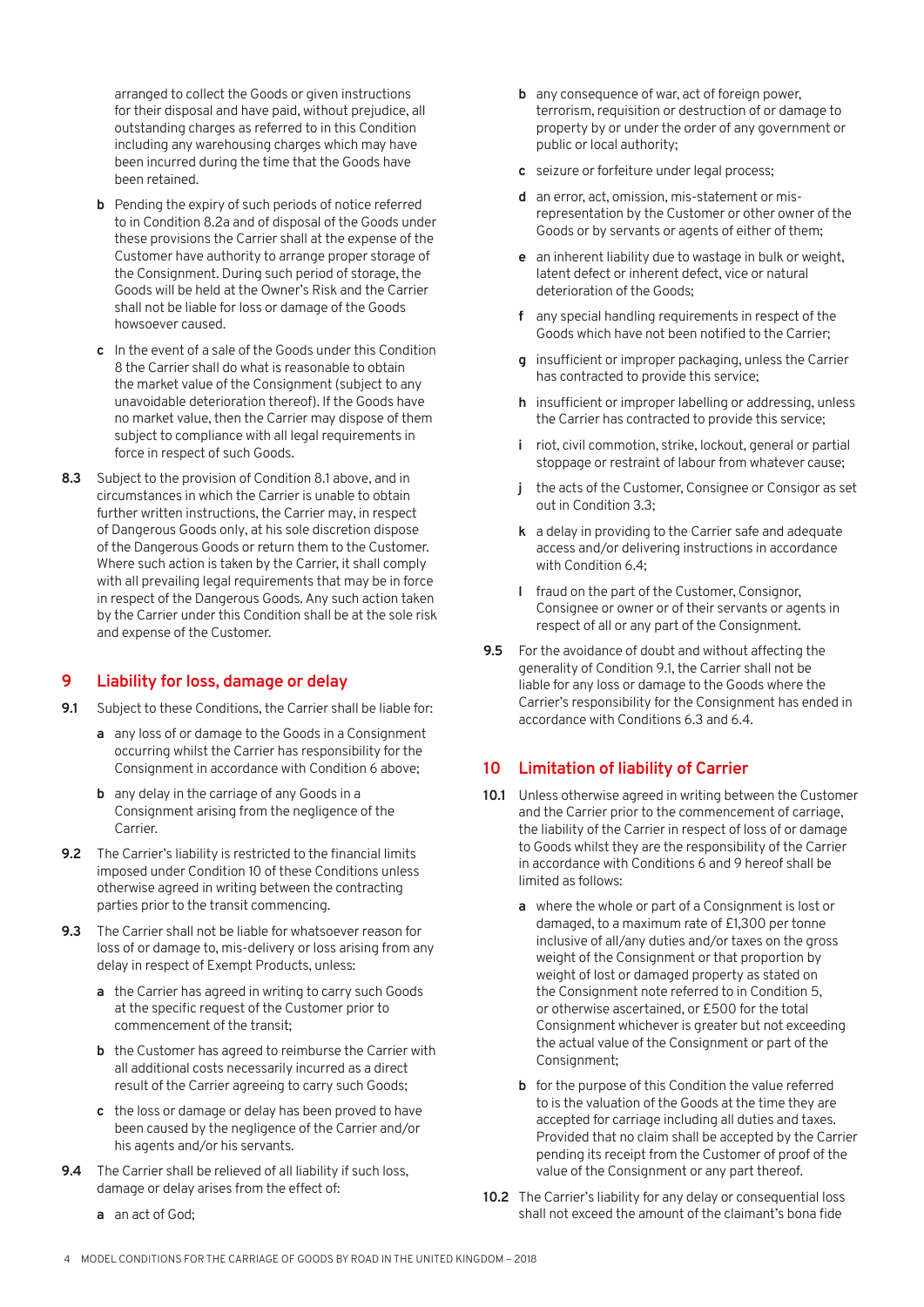loss or the amount of the carriage charges whichever shall be the lower unless agreement has been made previously in writing between the Carrier and the Customer for a specific level of liability for such delay or consequential loss.

# **11 Customer's indemnity to the Carrier**

The Customer shall indemnify the Carrier against:

- **11.1** Losses suffered by the Carrier arising from any act, omission, misdirection, mis-statement or negligence by the Customer, Consignor or Consignee, its servants or agents.
- **11.2** Claims of any nature for loss or damage resulting from the carriage of Dangerous Goods where the Customer's obligations in Condition 4 above have not been met.
- **11.3** Claims and demands of any nature in respect of loss of or damage to the Goods made by any third party additional to or in excess of the limits of liability of the Carrier set out in Condition 10 above.
- **11.4** Any claims made or penalties imposed by the Commissioners of Customs and Excise in respect of dutiable goods.
- **11.5** Claims and demands made by a third party attributable to lack of authority on the part of the Customer to enter into the Contract upon these Conditions.

# **12 Notification of claims**

- **12.1** The Carrier shall not be liable for:
	- **a** loss or damage of the whole of the Consignment unless a claim specifying the general nature thereof is submitted by the Customer to the Carrier in writing within 14 days from the Carrier's responsibility for the Consignment having commenced in accordance with Condition 6.2 above and unless a detailed claim giving weight and value and date of collection are submitted by the Customer to the Carrier in writing within 14 days from the Carrier's responsibility for the Consignment having ended or been deemed to have ended;
	- **b** loss or damage of any part of a Consignment unless a claim specifying the general nature thereof is submitted by the Customer to the Carrier in writing within 7 days from the Carrier's responsibility for the Consignment having ended in accordance with Condition 6.3 above and a detailed claim specifying the weight, value and date of collection and date of delivery are submitted in writing within 14 days of the Carrier's responsibility having ended;
	- **c** damage of any description unless the damaged Goods are made available to the Carrier's representative for inspection for a reasonable period following notification of the claim;
	- **d** delay in delivery of whole or part of the Consignment unless the Carrier is informed in writing within three days of the date by which the delivery should have been made. Where no date for delivery has been agreed notification should be given within 63 days of the Carrier's responsibility for the Consignment having commenced.
- 12.2 The Carrier shall not benefit from this exclusion of liability if the Customer provides evidence that:
	- **a** in all the circumstances, it was not reasonably possible so to advise the Carrier or make the damaged Goods available for inspection within the specified time limits; and
	- **b** such advice was given at the first reasonable opportunity.
- **12.3** The Carrier shall not be liable for any claims and shall be discharged from all liability however arising if the Customer has failed to refer the claim to arbitration in accordance with Condition 15.3 within one year of the date that delivery was scheduled to or did take place, or in the event that no delivery date was agreed and no delivery took place within one year from the date of the Carrier collected the Goods.

# **13 Lien and power of sale**

- **13.1** All Consignments delivered to the Carrier for carriage are and will be received by the Carrier and held by it subject to a lien for all carriage charges due to the Carrier from the Customer for the carriage, storage rent and/or warehousing charge of the Goods and other proper charges or expenses incurred in respect of or in connection with the carriage of the particular Consignment and all other goods which may have been carried by the Carrier for the Customer from time to time.
- **13.2** If such a lien is not satisfied by payment within a reasonable time of the Carrier's demand for payment then the Carrier shall be entitled to invoke the power of sale set out in Condition 8 over the Goods in the Carrier's possession. Such sale shall be subject to the provisions of Conditions 8.2 and 8.3 above.
- **13.3** The Carrier shall be entitled to charge to the Customer the cost of loading and unloading the Goods whilst a lien is being exercised together with warehouse rent and any other expenses incurred during all periods during which the lien on the Consignment or any part of the Consignment is being asserted and all these Conditions shall continue to apply whilst the lien is being exercised.
- 13.4 If the Consignment is not the property of the Customer. the Customer warrants that he has the authority to grant to the Carrier a particular lien against the owner of the Goods. The Carrier may hold the Goods against the owner for any unpaid monies applicable to those Goods only, but he may not sell or dispose of the Goods in any way without the express consent of the owner.

# **14 Detention of Carrier's property**

**14.1** The Customer shall, except in the case of negligence by the Carrier, pay to the Carrier any cost or expense occasioned to it by the improper or excessive detention by the Consignor or Consignee of any vehicle, trailer, container or covering belonging to or under the custody or control of the Carrier without prejudice to any rights of the Carrier against any third party in respect of such detention.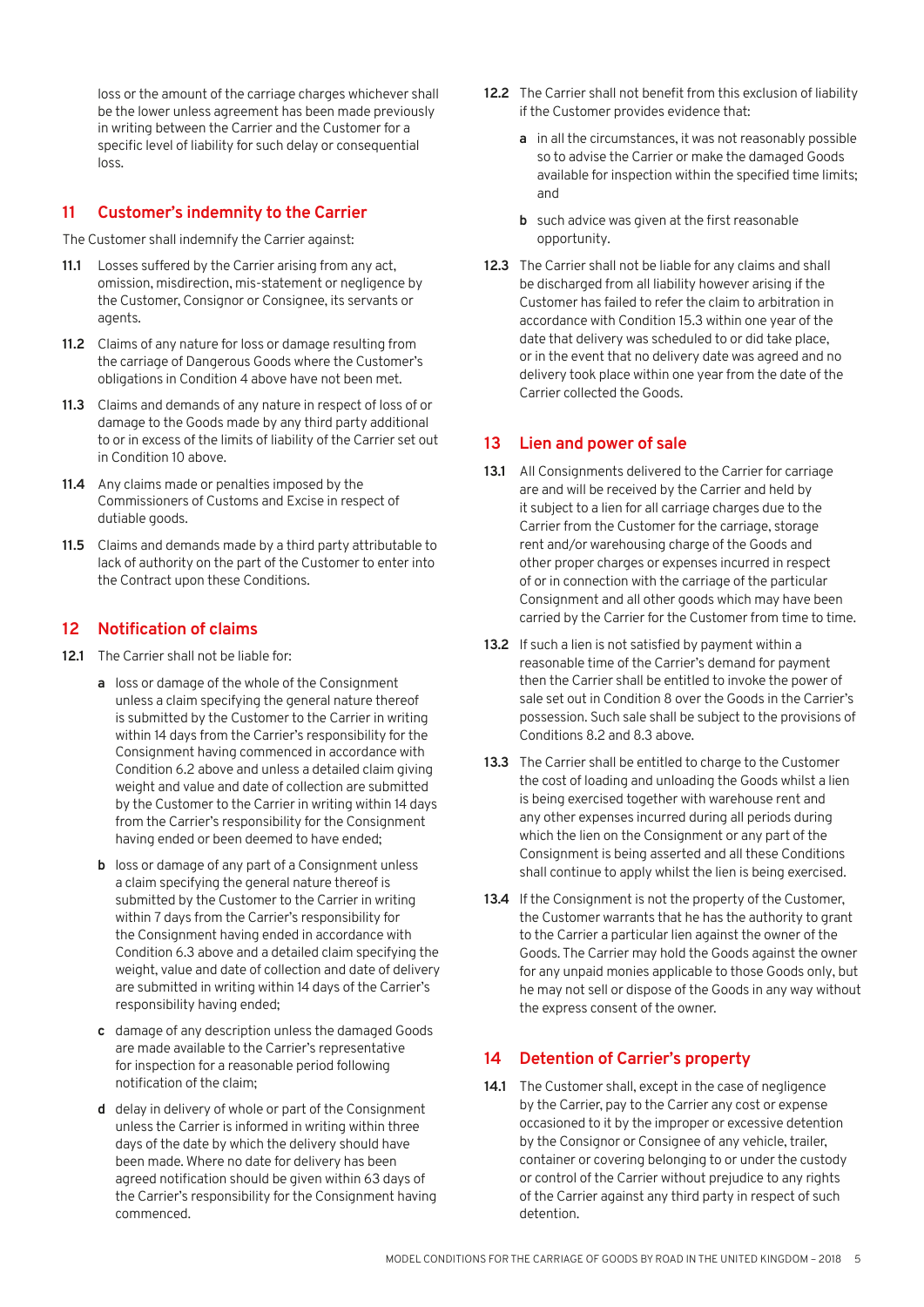## **15 Dispute resolution**

- **15.1** The parties will attempt, in good faith, to resolve any dispute or claim arising out of or relating to these Conditions promptly through negotiations between the respective representatives of the parties who have authority to settle the same.
- **15.2** Subject to Condition 15.4, if the dispute is not resolved through negotiation the parties may attempt to resolve the dispute or claim through mediation to settle such a dispute and will do so in accordance with the CEDR Model Mediation Procedure. Unless otherwise agreed between the parties within 14 days of notice of the dispute, the mediator will be nominated by CEDR. To initiate the mediation a party must give an Alternative Dispute Resolution (ADR) notice to the other party referring the dispute to mediation. A copy of the referral should be sent to CEDR.
- **15.3** Unless otherwise agreed, the mediation will start not later than 28 days after the date of the ADR notice. Subject to Condition 15.4, no party may commence any court proceedings in relation to any dispute arising out of these Conditions until it has attempted to settle the dispute by mediation and either the mediation has terminated or the other party has failed to participate in the mediation, provided that the right to issue proceedings is not prejudiced by a delay.
- **15.4** The provisions of Conditions 15.1 to 15.3 shall not apply to disputes relating to non-payment or late payment of any charges.

#### **16 Confidentiality**

- **16.1** Each party undertakes that it shall not at any time disclose to any person any confidential information concerning the business, affairs, customers, clients or suppliers of the other party, except as permitted by Condition 16.2.
- **16.2** Each party may disclose the other party's confidential information to its employees, officers, representatives or advisers who need to know such information for the purposes of exercising the party's rights or carrying out its obligations under or in connection with these Conditions, or as required by law, a court of competent jurisdiction or any governmental or regulatory authority. Each party shall ensure that its employees, officers, representatives or advisers to whom it discloses the other party's confidential information comply with Condition 16.1.

# **17 Governing law**

**17.1** The parties shall agree the legal regime under which these Conditions shall be construed and interpreted and the courts which shall have jurisdiction. In the absence of such agreement, the Contract shall be subject to and construed and interpreted in accordance with English law and shall be subject to the jurisdiction of the courts of England.